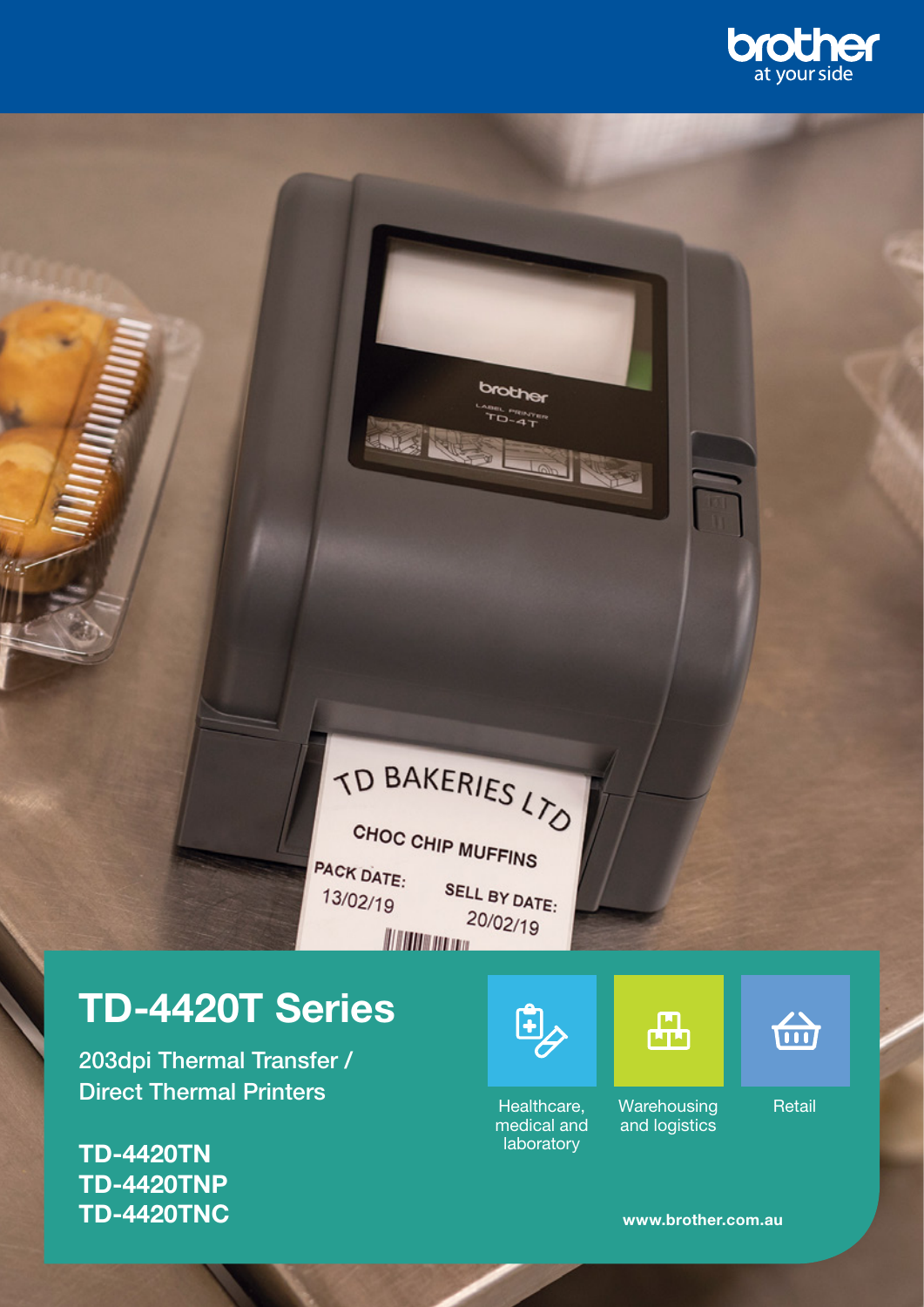## Thermal Transfer / Direct Thermal Printers

4-inch 203dpi Barcode Label and Receipt Printers

TD-4420TN TD-4420TNP TD-4420TNC



Introducing the next era of four-inch desktop thermal printers from Brother. These precision built barcode label and receipt printers, deliver performance, quality, and integration at an exceptional value. From inventory and shipping to barcode and shelf labelling – now you can easily and affordably produce the labels you need, with the reliability and support that only Brother delivers.



#### Effortless integration

Experience improved operational efficiency with seamless integration into existing and future workflows utilising Software Development Kits (SDK's), BarTender and the support of a variety of printer command systems, including ZPLII emulation



#### **Warranty**

Delivering peace of mind with a 2 year return to base warranty on hardware and a 6 month return to base warranty of print heads. Rapid exchange is also available as an optional add-on



#### Reliable technology

Thermal technology is made up of less moving parts delivering greater reliability for your business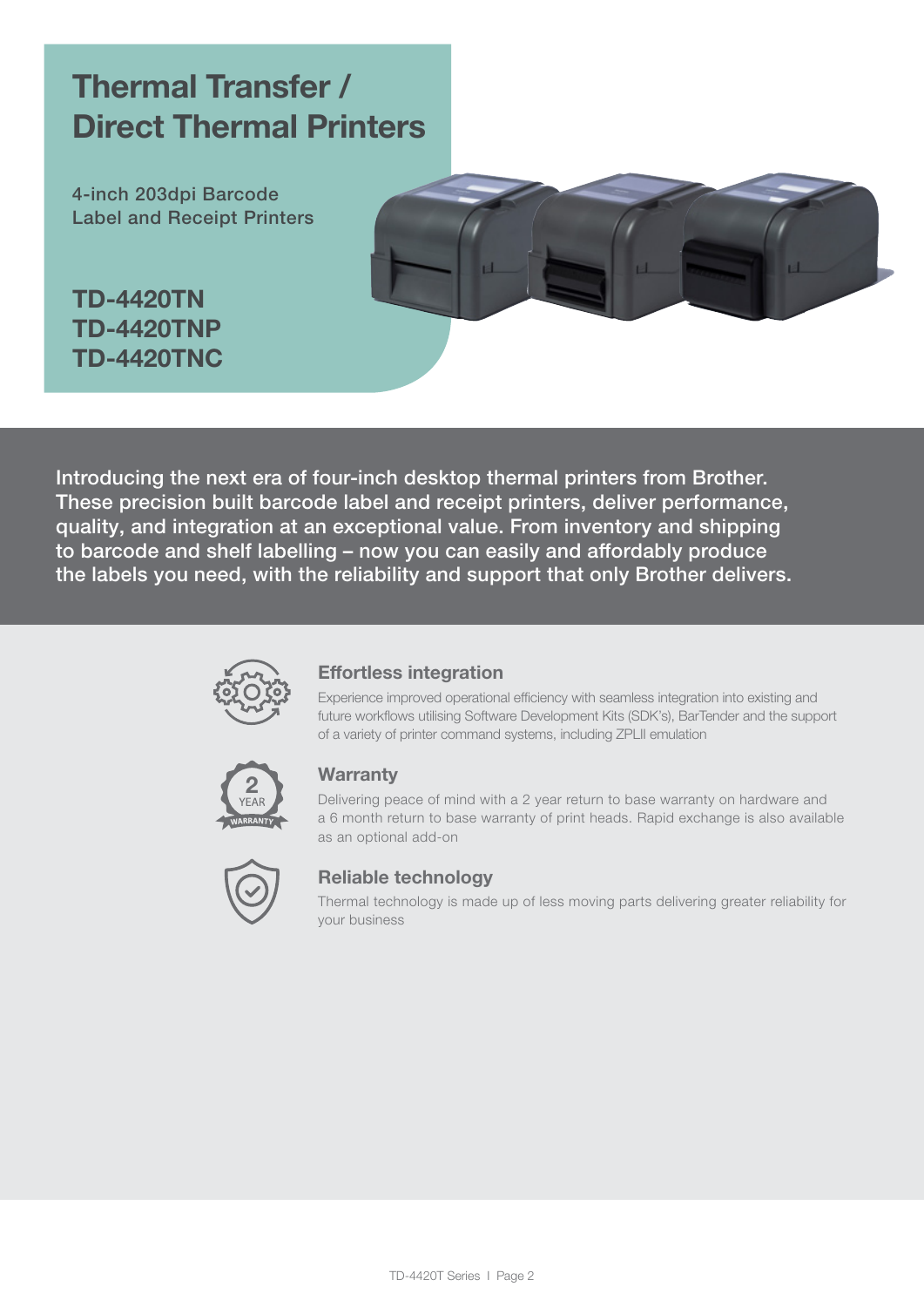## Technical Specifications for the TD-4420T Series

|                                   | <b>TD-4420TN</b>                                                                                                                                                                                                                       | <b>TD-4420TNP</b>                                                                         | <b>TD-4420TNC</b>                                                          |  |
|-----------------------------------|----------------------------------------------------------------------------------------------------------------------------------------------------------------------------------------------------------------------------------------|-------------------------------------------------------------------------------------------|----------------------------------------------------------------------------|--|
| <b>Tear Bar</b>                   | Yes                                                                                                                                                                                                                                    | N/A                                                                                       | N/A                                                                        |  |
| Peeler (PA-LP-001)                | No (available as an option)                                                                                                                                                                                                            | Yes (installed)                                                                           | <b>No</b>                                                                  |  |
| Cutter (PA-CU-001)                | No (available as an option)                                                                                                                                                                                                            | No.                                                                                       | Yes (installed)                                                            |  |
|                                   | <b>Printing</b>                                                                                                                                                                                                                        |                                                                                           |                                                                            |  |
| <b>Print Technology</b>           | Thermal Transfer / Direct Thermal                                                                                                                                                                                                      |                                                                                           |                                                                            |  |
| <b>Print Resolution</b>           |                                                                                                                                                                                                                                        | 203dpi                                                                                    |                                                                            |  |
| <b>Print Speed</b>                | MAX up to 152.4mm/sec (6 ips) (Under Brother standard environment)<br>For optimal results, default print setting in-box is 76.2mm/sec (3 ips)                                                                                          |                                                                                           |                                                                            |  |
| Print Width (MAX)                 | 108mm (4.25 inch)                                                                                                                                                                                                                      |                                                                                           |                                                                            |  |
| Print Length (MAX)                | 25,400mm (1000 inch)                                                                                                                                                                                                                   |                                                                                           |                                                                            |  |
| Print Length (MIN)                | 5mm (0.09 inch)                                                                                                                                                                                                                        |                                                                                           |                                                                            |  |
| Media Sensor Type                 | Gap (Transmissive), Black mark (Reflective)                                                                                                                                                                                            |                                                                                           |                                                                            |  |
| <b>Media Sensor Location</b>      | Reflective (adjustable), Gap (fixed)                                                                                                                                                                                                   |                                                                                           |                                                                            |  |
| <b>Release Mode</b>               | Standard: Continuous, tear off                                                                                                                                                                                                         | Peeler                                                                                    | Cutter                                                                     |  |
|                                   |                                                                                                                                                                                                                                        | <b>Size</b>                                                                               |                                                                            |  |
| Weight                            | Printer: 2.50kg                                                                                                                                                                                                                        | Printer & Peeler: 2.68kg                                                                  | Printer & Cutter: 2.87kg                                                   |  |
| <b>Dimensions</b>                 | 204mm (W) (8.03 inch)<br>177.5mm (H) (6.99 inch)<br>280mm (D) (11.02 inch)                                                                                                                                                             | 204mm (W) (8.03 inch)<br>177.5mm (H) (6.99 inch)<br>322mm (D) (12.68 inch)                | 204mm (W) (8.03 inch)<br>177.5mm (H) (6.99 inch)<br>333mm (D) (13.11 inch) |  |
| <b>Control Panel</b>              |                                                                                                                                                                                                                                        | 1 LED with 3 colours<br>1 button<br>(Feed)                                                |                                                                            |  |
|                                   |                                                                                                                                                                                                                                        | Interface                                                                                 |                                                                            |  |
| <b>USB</b>                        | Standard: USB Ver.2.0 (Full Speed) (Type B)                                                                                                                                                                                            |                                                                                           |                                                                            |  |
| Serial                            | Standard: RS232C (DB9 male)                                                                                                                                                                                                            |                                                                                           |                                                                            |  |
| <b>Wired LAN</b>                  | Standard: 10/100BASE-TX                                                                                                                                                                                                                |                                                                                           |                                                                            |  |
| <b>USB Host Port</b>              | Standard: USB Type-A   Class ID: HID, USB mass-storage device class   USB Regulation: 2.0                                                                                                                                              |                                                                                           |                                                                            |  |
| Bluetooth                         | Not supported                                                                                                                                                                                                                          |                                                                                           |                                                                            |  |
| <b>BluetoothProfile</b>           |                                                                                                                                                                                                                                        |                                                                                           |                                                                            |  |
| <b>WLAN</b>                       | Not supported                                                                                                                                                                                                                          |                                                                                           |                                                                            |  |
| <b>WLAN Mode</b>                  |                                                                                                                                                                                                                                        |                                                                                           |                                                                            |  |
| <b>WLAN Security</b>              |                                                                                                                                                                                                                                        |                                                                                           |                                                                            |  |
|                                   | <b>Memory</b>                                                                                                                                                                                                                          |                                                                                           |                                                                            |  |
| <b>RAM</b>                        | 64MB SDRAM                                                                                                                                                                                                                             |                                                                                           |                                                                            |  |
| Flash                             | 128MB NAND-FLASH   User area   SDRAM: 2048 KB   Flash: 80640 KB                                                                                                                                                                        |                                                                                           |                                                                            |  |
|                                   | <b>Power Supply</b>                                                                                                                                                                                                                    |                                                                                           |                                                                            |  |
| Adapter                           | AC adapter   Input: AC 100-240V, 2.0A, 50-60Hz   Output: DC24V, 2.5A, 60W, LPS                                                                                                                                                         |                                                                                           |                                                                            |  |
|                                   | <b>Media Specification</b>                                                                                                                                                                                                             |                                                                                           |                                                                            |  |
| <b>Types</b>                      | Continuous, die-cut, black mark, fan-fold, notch                                                                                                                                                                                       |                                                                                           |                                                                            |  |
| <b>Wound Type</b>                 | Outside wound                                                                                                                                                                                                                          |                                                                                           |                                                                            |  |
| Media Width                       | $20 \sim 112$ mm (0.79 inch to 4.41 inch) catalogue described spec                                                                                                                                                                     |                                                                                           |                                                                            |  |
| Media Length                      | $5mm \sim$ Max. print length (0.20inch to Max inch)<br>Tear mode: 50mm ~ Max. print length   Peeler mode: $25.4 \sim 152.4$ mm   Cutter mode: $25.4$ mm ~ Max. print length                                                            |                                                                                           |                                                                            |  |
| <b>Thickness</b>                  | $0.06 \sim 0.19$ mm                                                                                                                                                                                                                    |                                                                                           |                                                                            |  |
| Diameter (Max)                    | 5inch OD (around 74~75M long)                                                                                                                                                                                                          |                                                                                           |                                                                            |  |
| Core Diameter (Min)               | 25.4mm & 38.1mm (1.0 inch & 1.5 inch)                                                                                                                                                                                                  |                                                                                           |                                                                            |  |
|                                   |                                                                                                                                                                                                                                        | <b>Ribbon specification</b>                                                               |                                                                            |  |
| <b>Types</b>                      | Premium Wax, Resin, Semi (Wax/Resin)                                                                                                                                                                                                   |                                                                                           |                                                                            |  |
| <b>Wound Type</b>                 | Outside wound                                                                                                                                                                                                                          |                                                                                           |                                                                            |  |
| <b>Ribbon Width</b>               | $40 \sim 110$ mm (1.57 inch to 4.33 inch)                                                                                                                                                                                              |                                                                                           |                                                                            |  |
| <b>Suggested Paper Core Width</b> | 0.5 inch paper core: fixed width 110mm with 2 notches in each side<br>1 inch paper core: fixed width 110mm with 2 notches in each side<br>1 inch paper core: paper core width is the same as ribbon width and use with ribbon spindles |                                                                                           |                                                                            |  |
| Inner Paper Core & Ribbon Length  |                                                                                                                                                                                                                                        | 0.5 inch paper core: Max. OD 40mm, 110M long   1 inch paper core: Max. OD 67mm, 300M long |                                                                            |  |